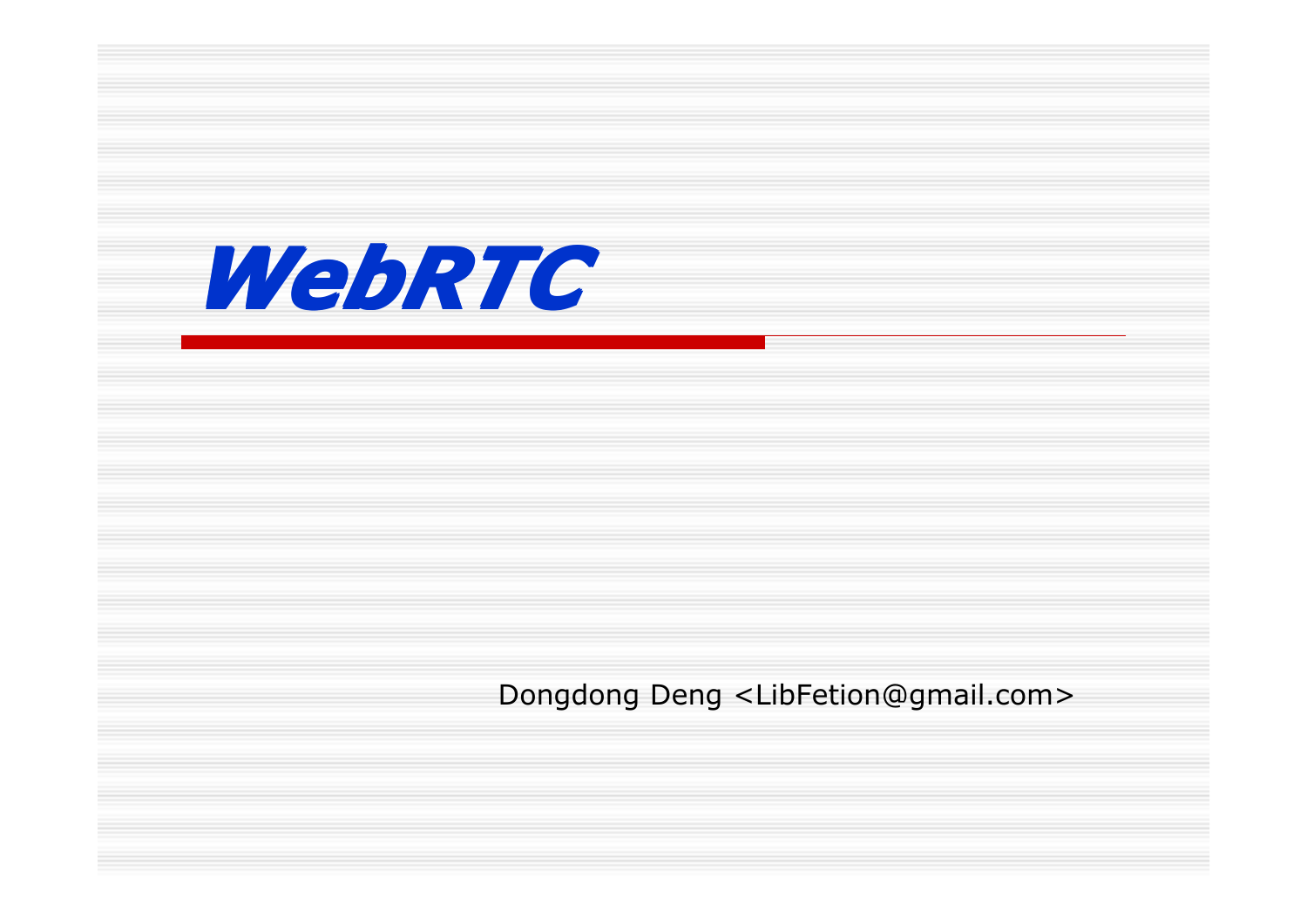### OverView

#### □ 1、What's WebRTC

#### □ 2、How does WebRTC work

#### □ 3、How do I get started WebRTC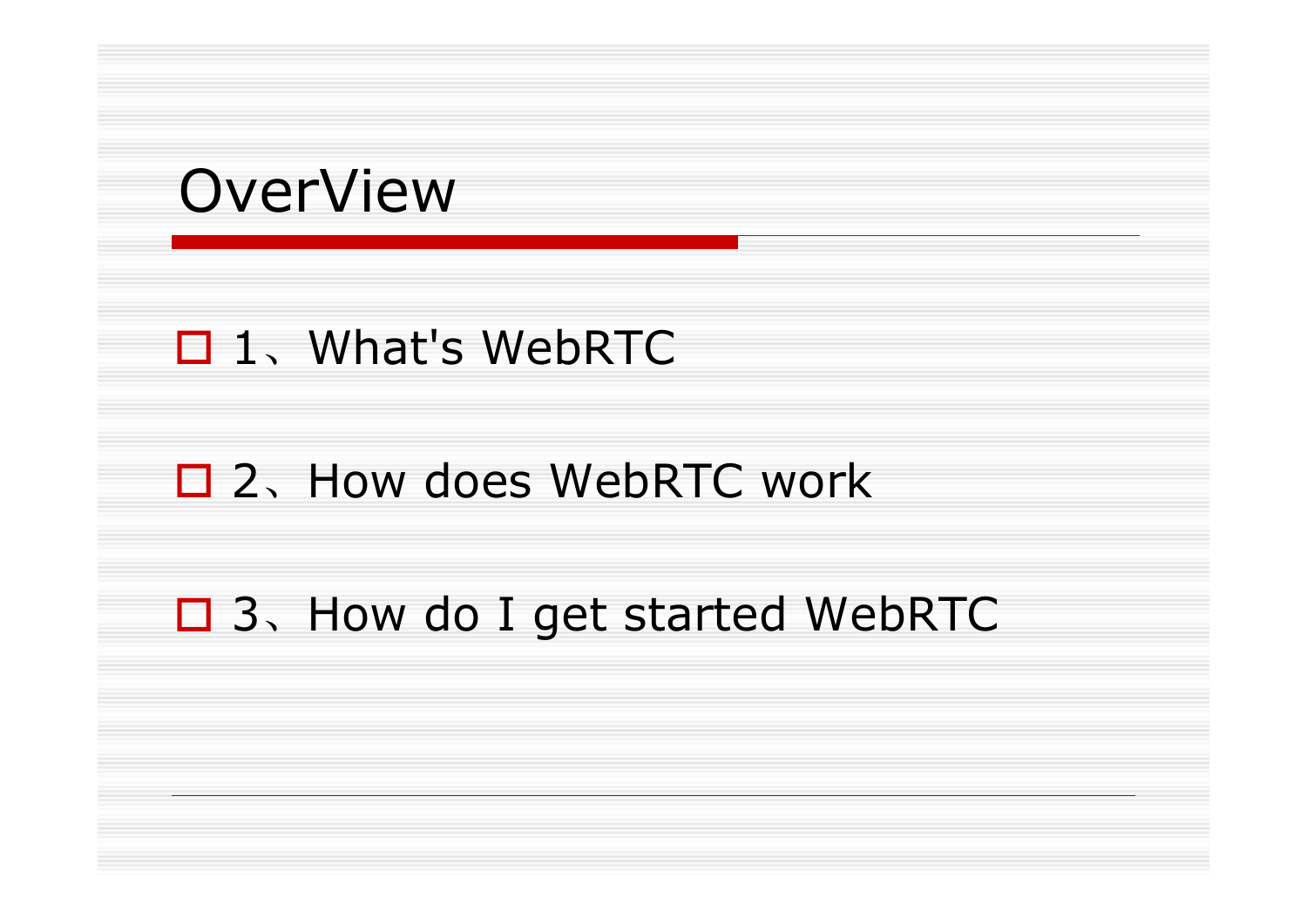## **1**、**WebRTC**

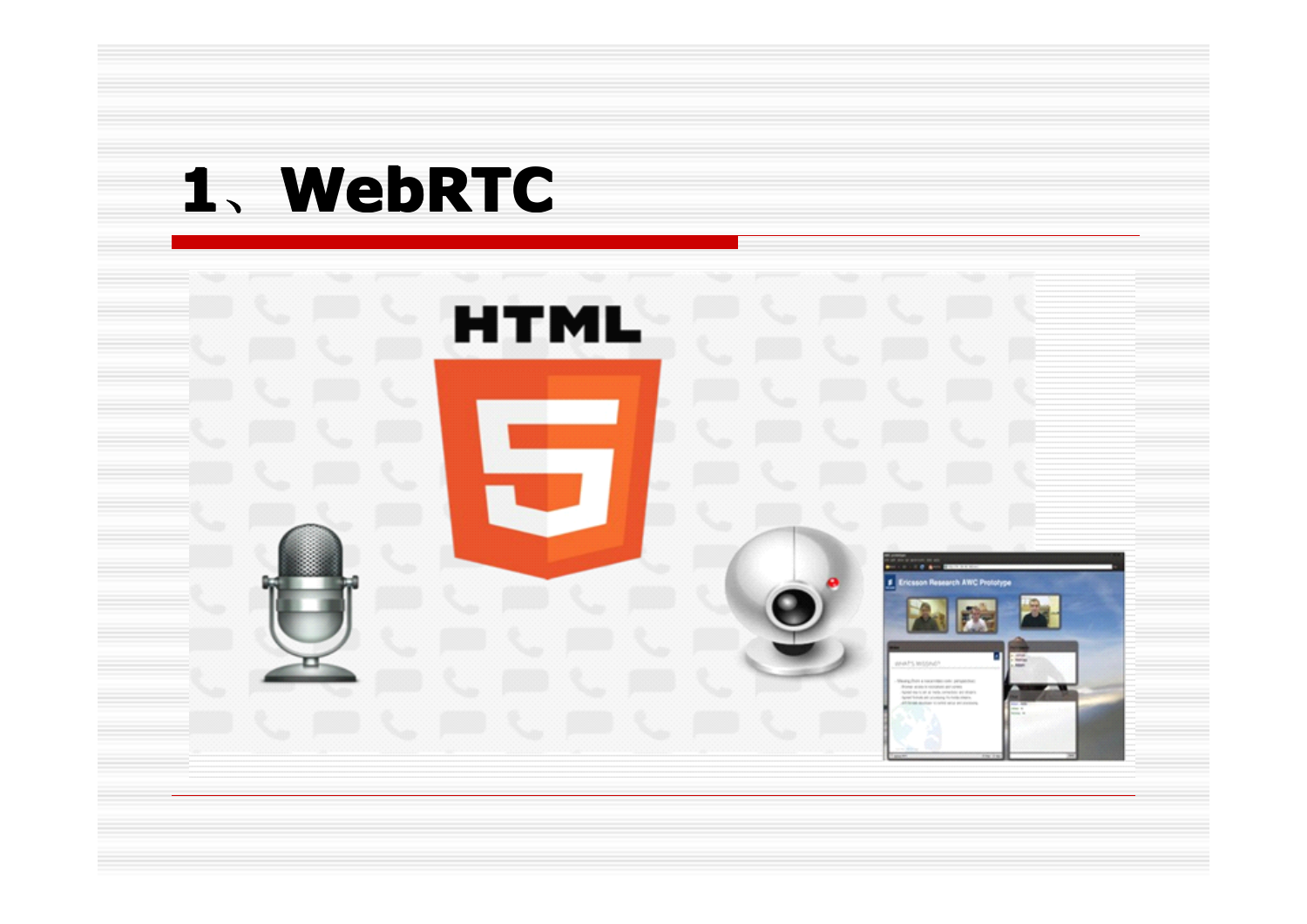## **1**、**WebRTC**

 由Google主导,在浏览器内部进行实时视频和 音频通信的技术,通过浏览器提供简单的JS API就可以达到实时通讯能力

核心技术:

- □ 音视频的采集
- □ 编解码
- □ 网络传输
- 显示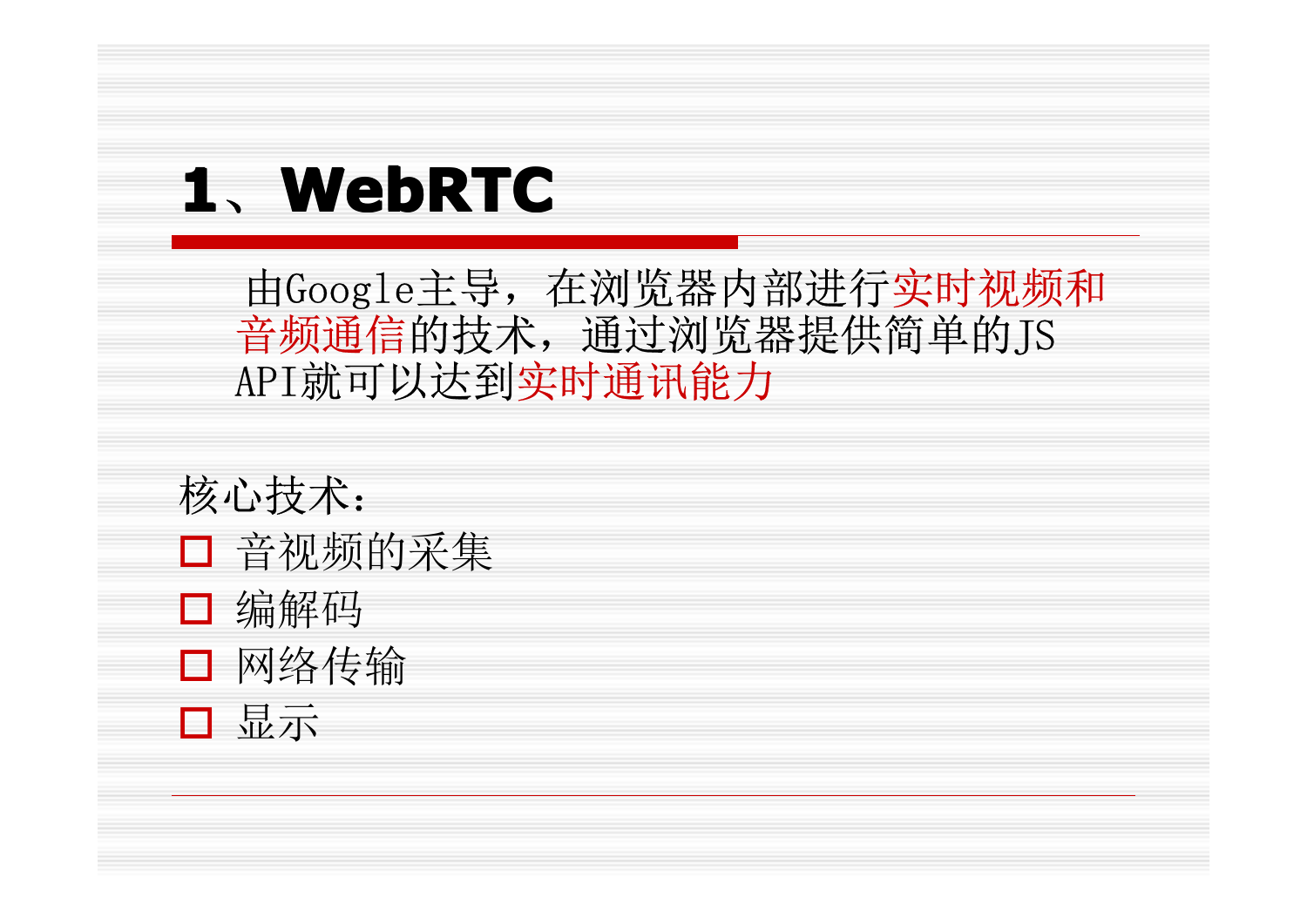## 、**WebRTC -- No Plugins WebRTC -- No Plugins WebRTC -- No Plugins WebRTC -- No Plugins**

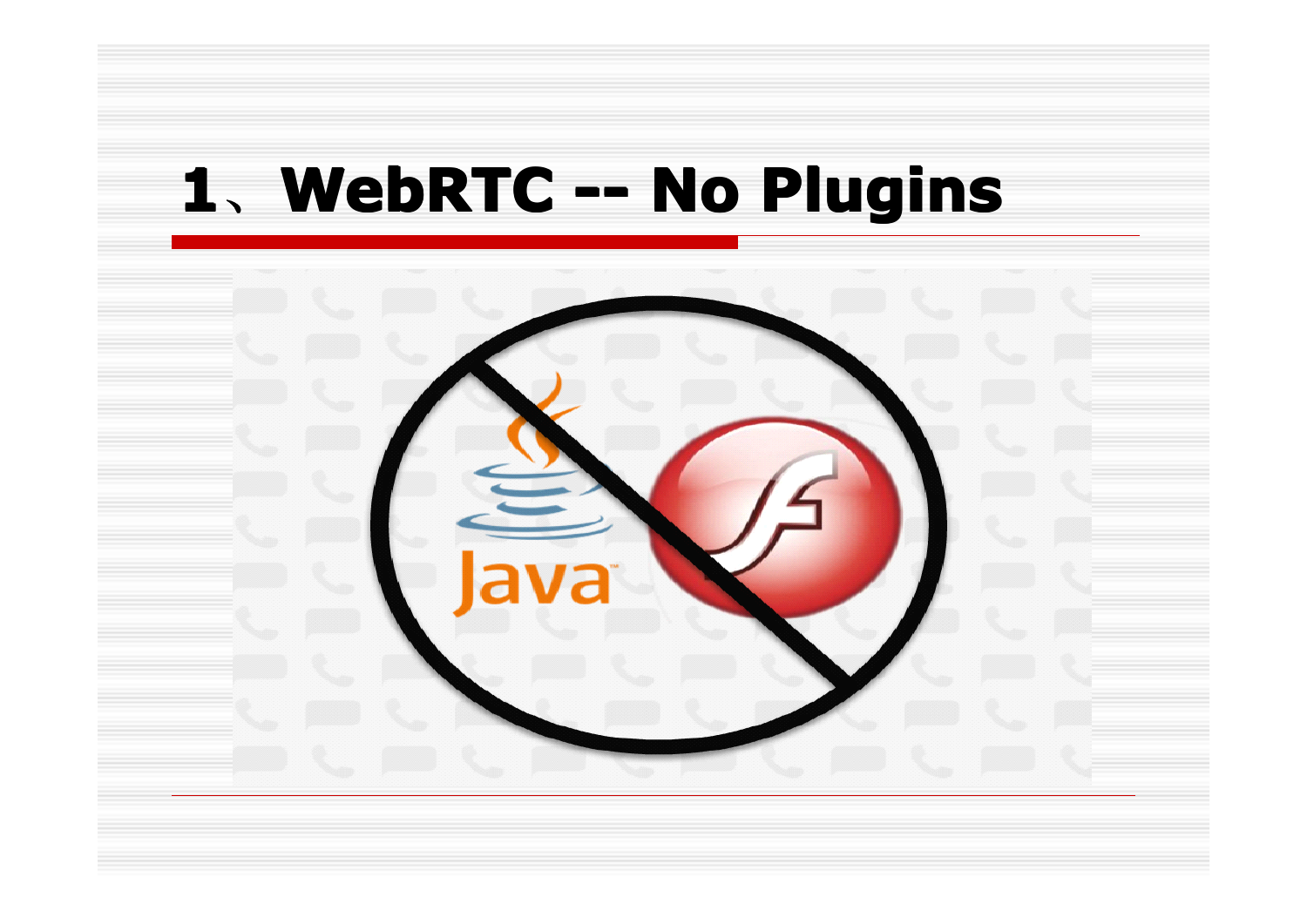## 、**WebRTC -- Device Ready WebRTC -- Device Ready WebRTC -- Device Ready WebRTC -- Device Ready**

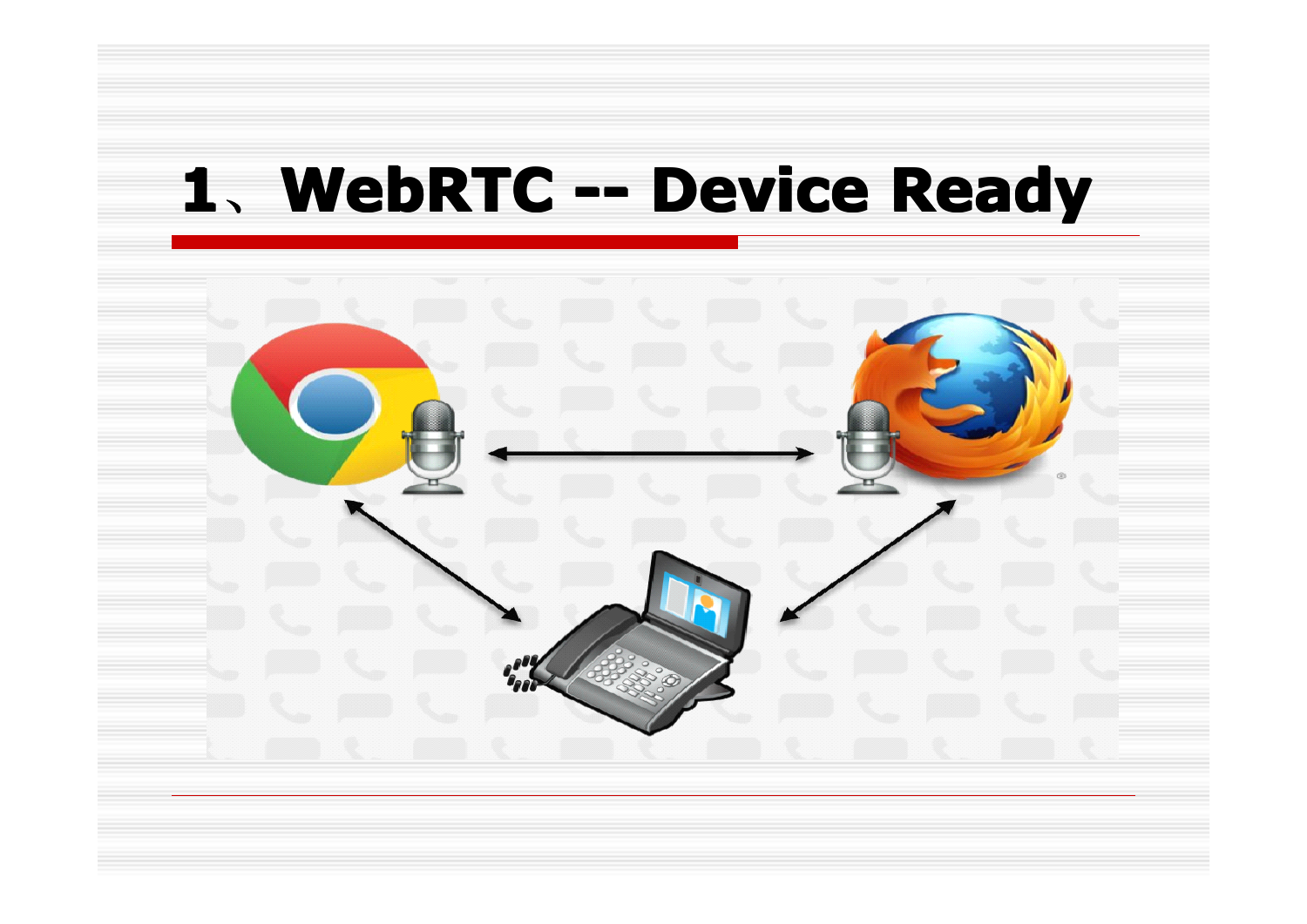## **1**、**WebRTC -- Powerful WebRTC -- Powerful WebRTC -- Powerful WebRTC -- Powerful**

- P2P Video
- Video Conferences
- Event Broadcasting
- Online Gaming
- Voice Biometrics
- Customer Self Service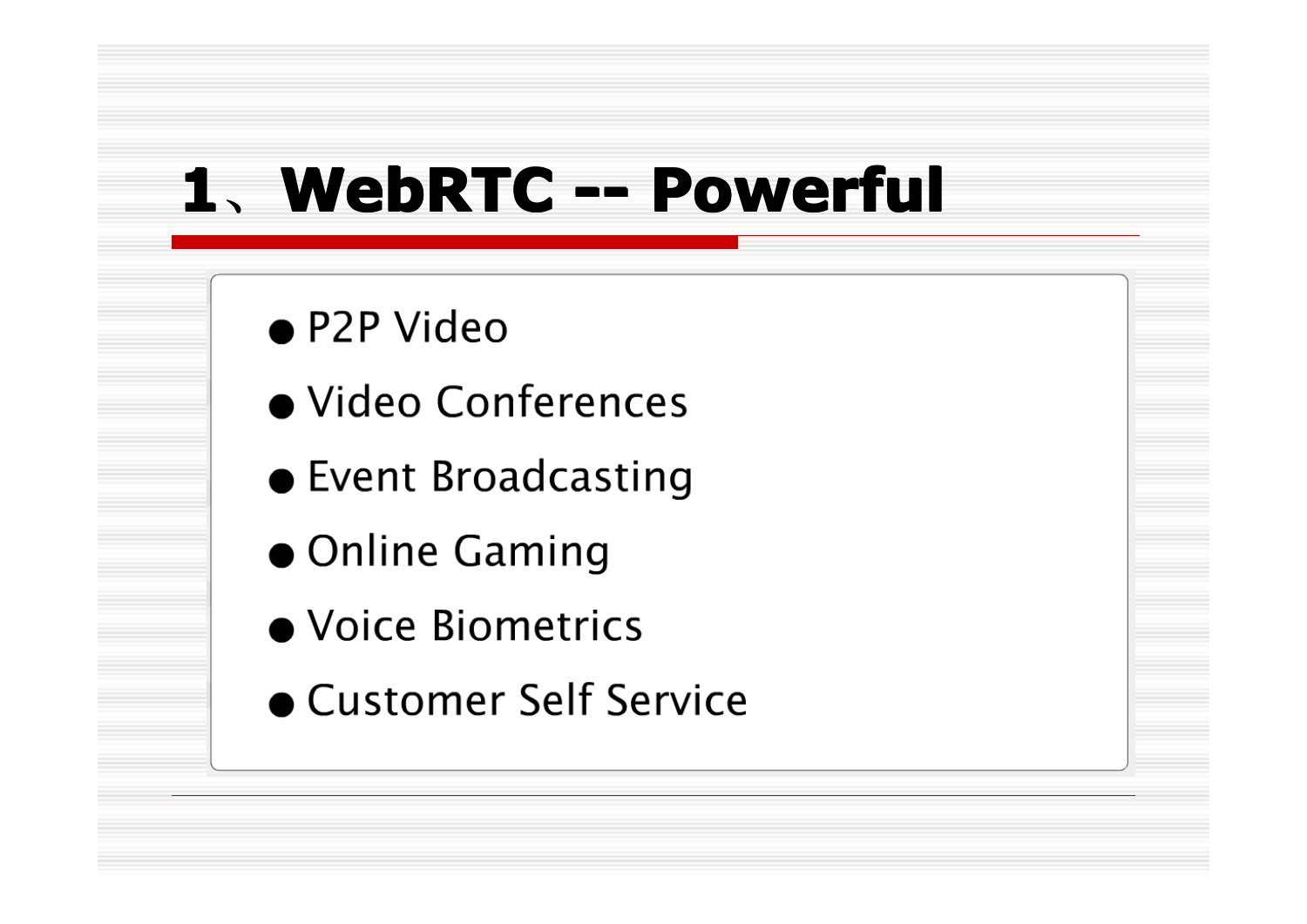## 、**How does WebRTC work How does WebRTC work How does WebRTC work How does WebRTC work**

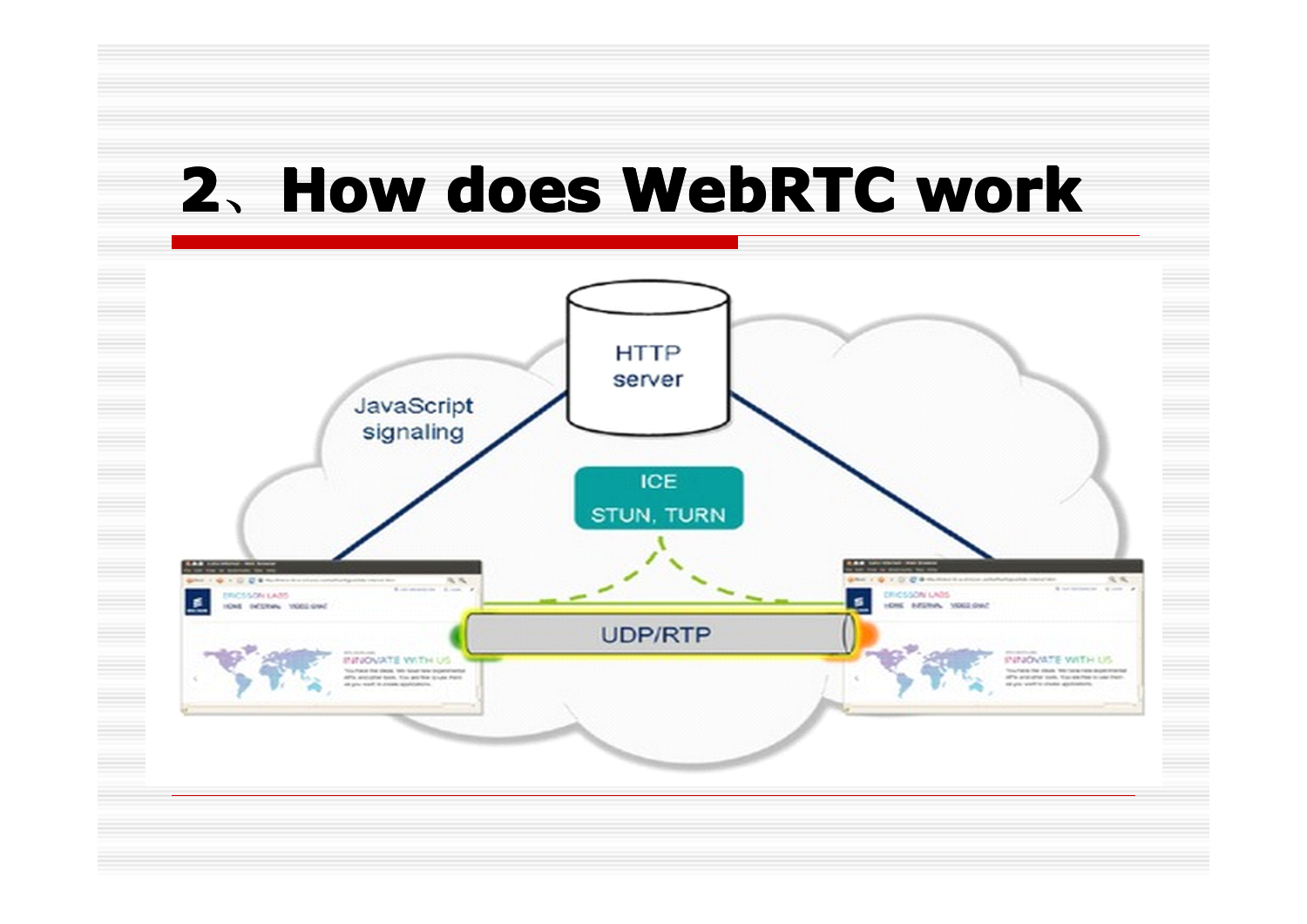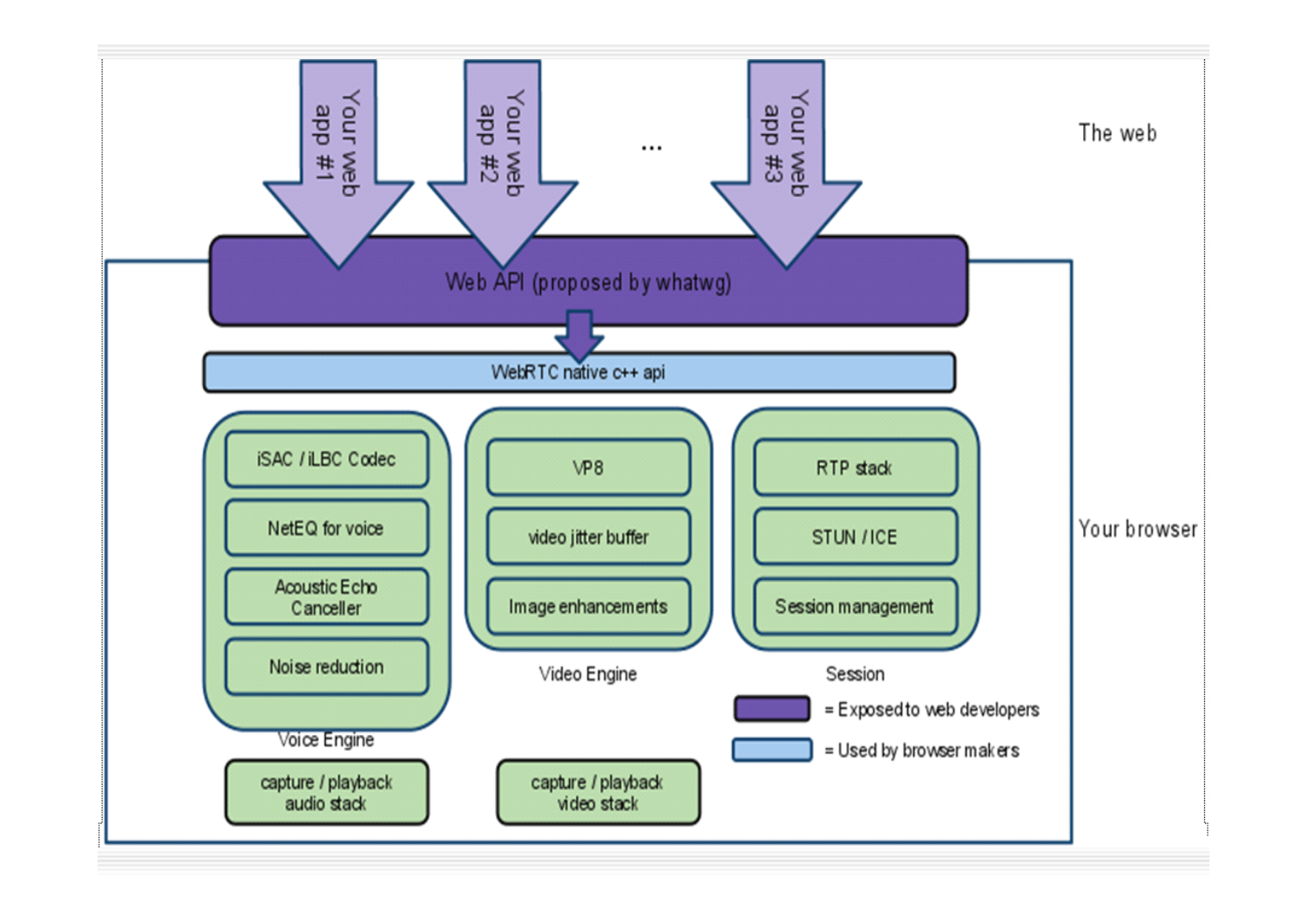# 2. WebRTC Component

#### API

#### $\Box$  Web API

第三方开发人员用来开发基于Web的应用,如视频聊天

 $\Box$  WebRTC Native c++ API

浏览器厂商用于实现Web API的函数集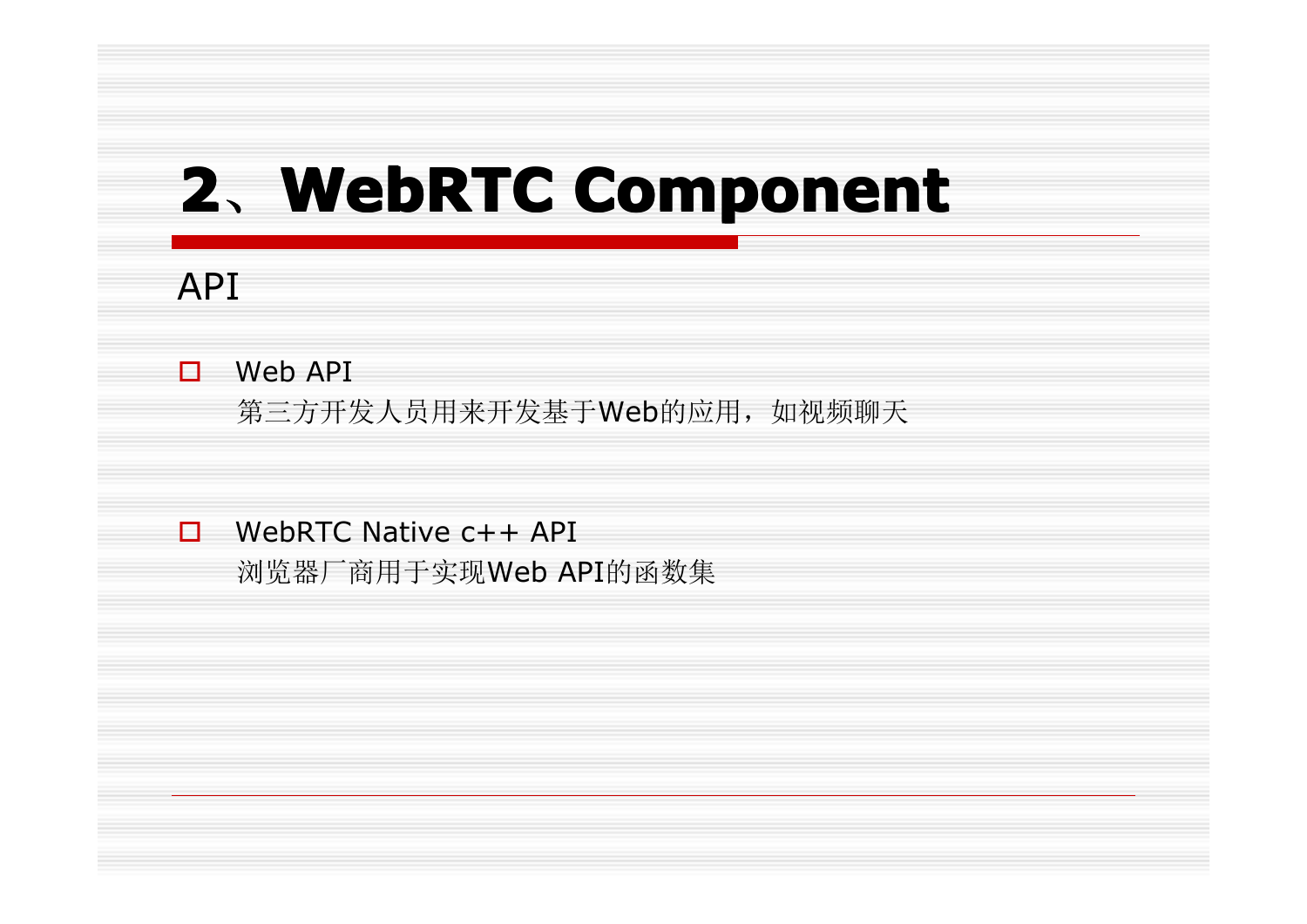#### **Session Session**

- □ RTP Stack(webrtc/modules/rtp\_rtcp) 实时网络传输协议栈,针对Internet上多媒体数据流的一个传输协议
- □ STUN/ICE(webrtc/modules/udp\_transport) 让WebRTC组件在不同类型的网络里建立通信链接的网络功能模块
- □ Session Management(webrtc/third\_party\_mods/.\*./app/webrtc\_dev) 抽象session层,支持调用构建和管理层,由应用开发者来决定如何实现 协议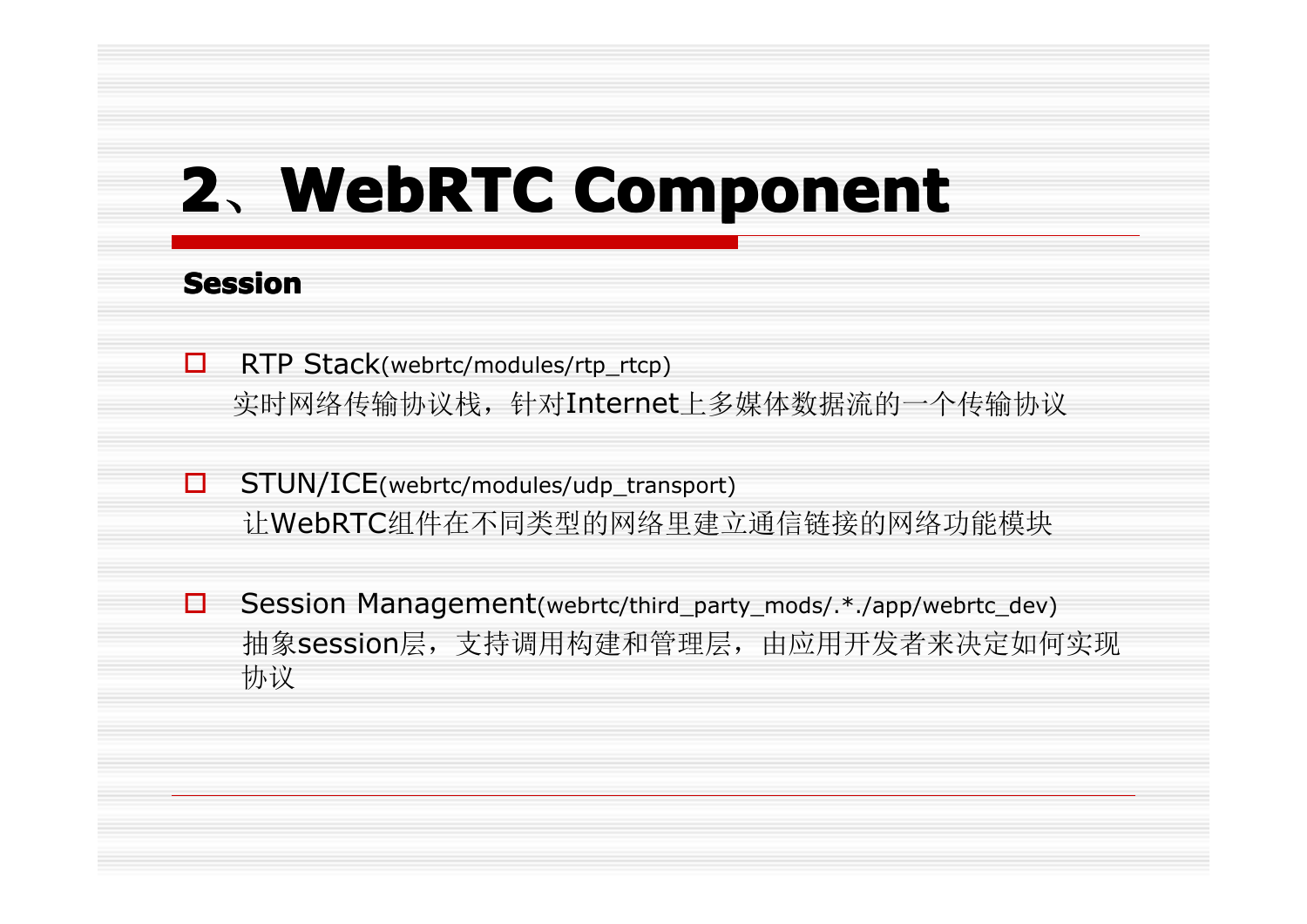VoiceEngine -- 音频媒体链的框架, 从声卡到网络

- $\Box$  iSAC (webrtc/modules/audio\_coding/codecs/iSAC) 一种用于VoIP和流音频的宽带和超宽带音频编解码器, iSAC采用16 kHz 或32 kHz的采样频率和12—52 kbps的可变比特率
- $\Box$  iLBC (webrtc/modules/audio\_coding/codecs/iLBC) 用于VoIP和流音频的窄带语音编解码器,使用8 kHZ的采样频率, 20毫 秒帧比特率为15.2 kbps, 30毫米帧的比特率为13.33 kbps, 标准由 IETF RFC 3951和3952定义
- □ NetEQ for Voice(webrtc/modules/audio\_coding/NetEQ) 动态抖动缓存和错误隐藏算法,用于缓解网络抖动和丢包引起的负面影响。 在保持高音频质量的同时尽可能降低延迟。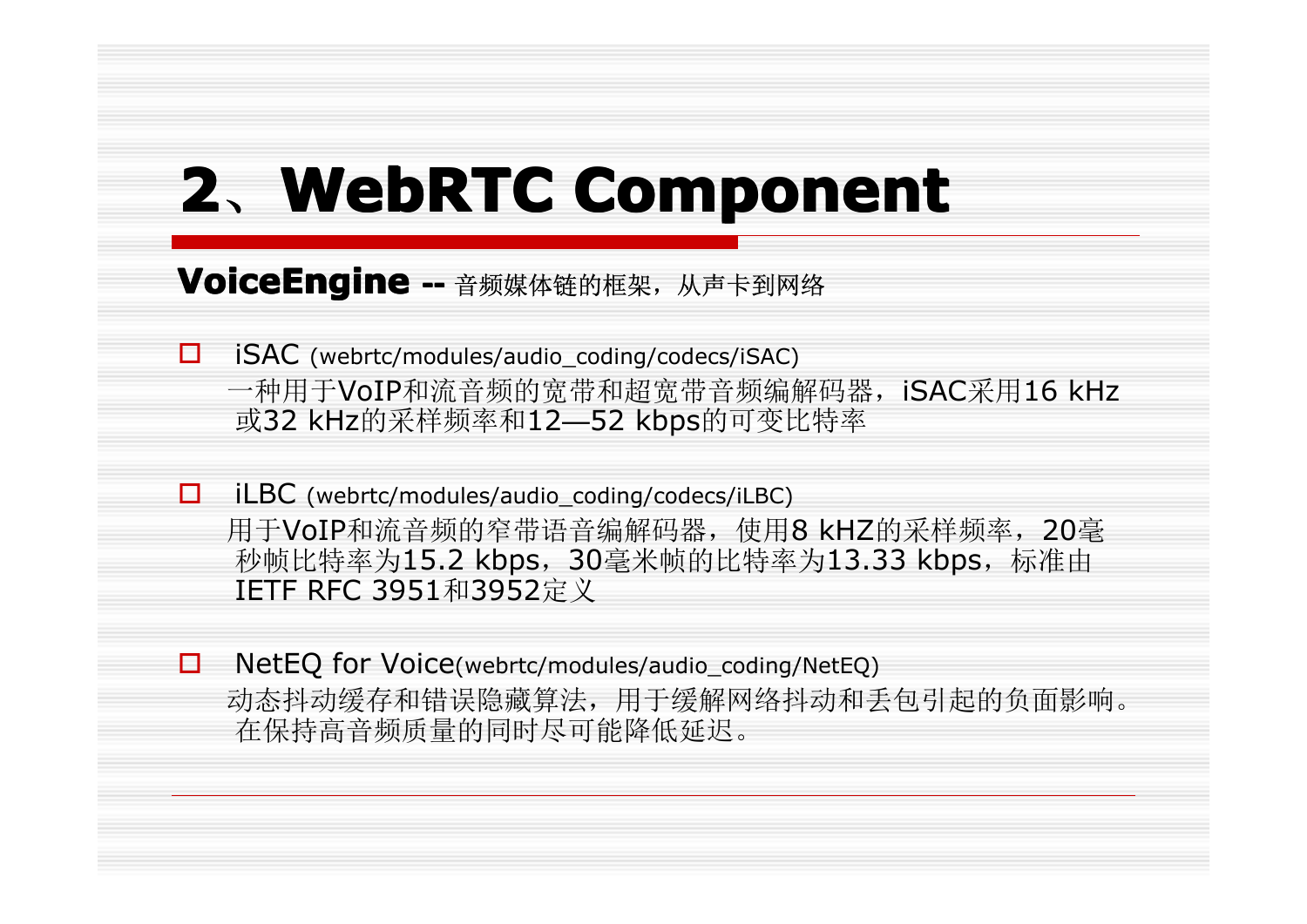## **VoiceEngine VoiceEngine VoiceEngine**

□ Acoustic Echo Canceler (AEC)(webrtc/modules/audio\_processing/aec) 回声抑制器是一个基于软件的信号处理元件,能实时的去除麦克 风收集到的回声

□ Noise Reduction (NR)(webrtc/modules/audio\_processing/ns)

噪音抑制是一个基于软件的信号处理元件,用于消除与相关VoIP 的某些类型的背景噪音 (嘶嘶声, 风扇噪音等等...)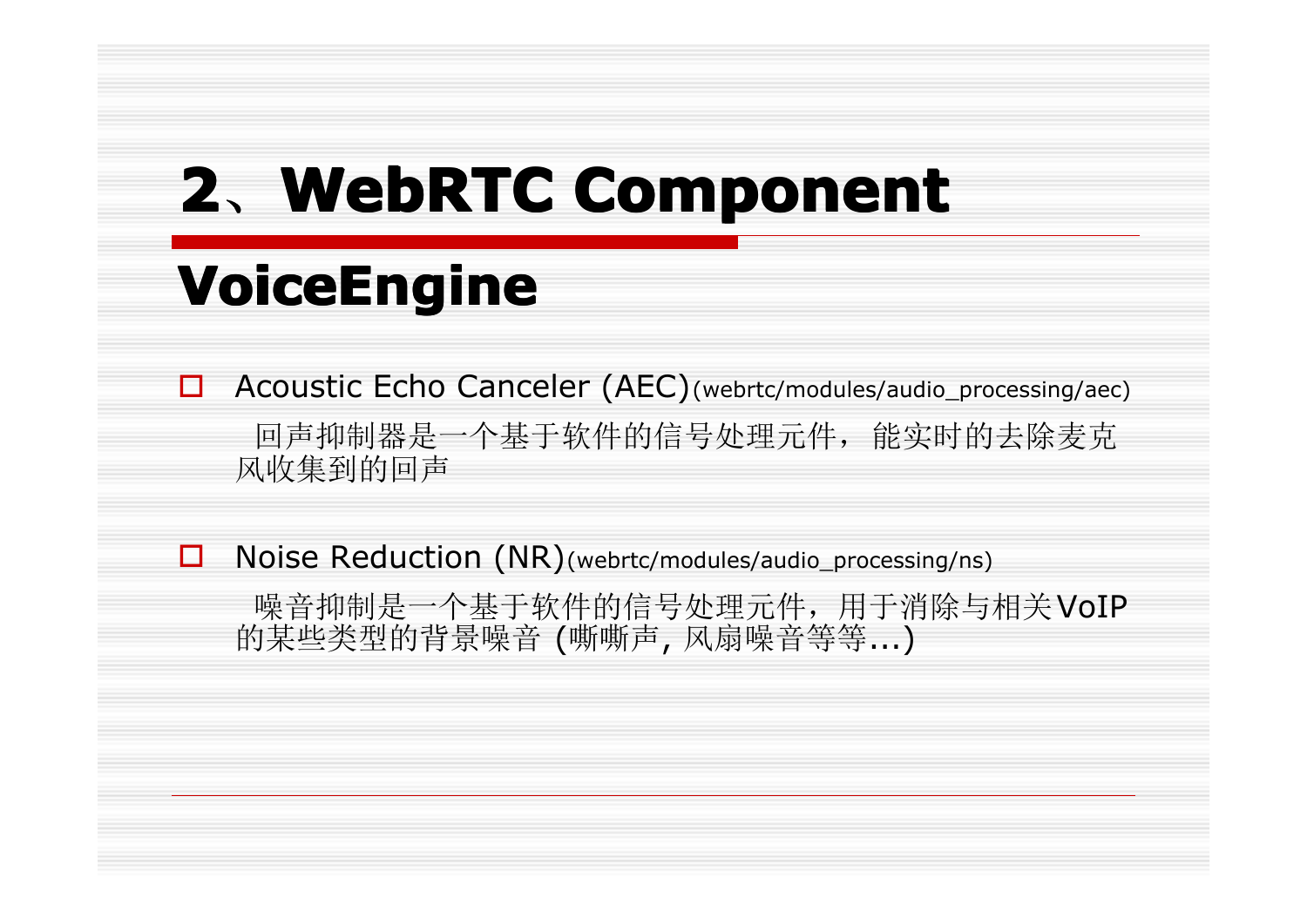#### **VideoEngine VideoEngine**

- **--** 视频媒体链的框架,从相机像头到网络,从网络到屏幕。
- � VP8(webrtc/modules/video\_coding/codecs/vp8) 来自于WebM项目的视频编解码器,非常适合RTC,因为它是为低延迟 而设计开发的。
- � Video Jitter Buffer(webrtc/modules/video\_coding/main/source/jitter\*)视频动态抖动缓存,用于缓解网络抖动和丢包引起的负面影响.
- □ Image enhancements(webrtc/modules/video\_processing/main/source/enhancemen\*) 图像增强组件,消除通过摄像头获取的图片的视频噪声。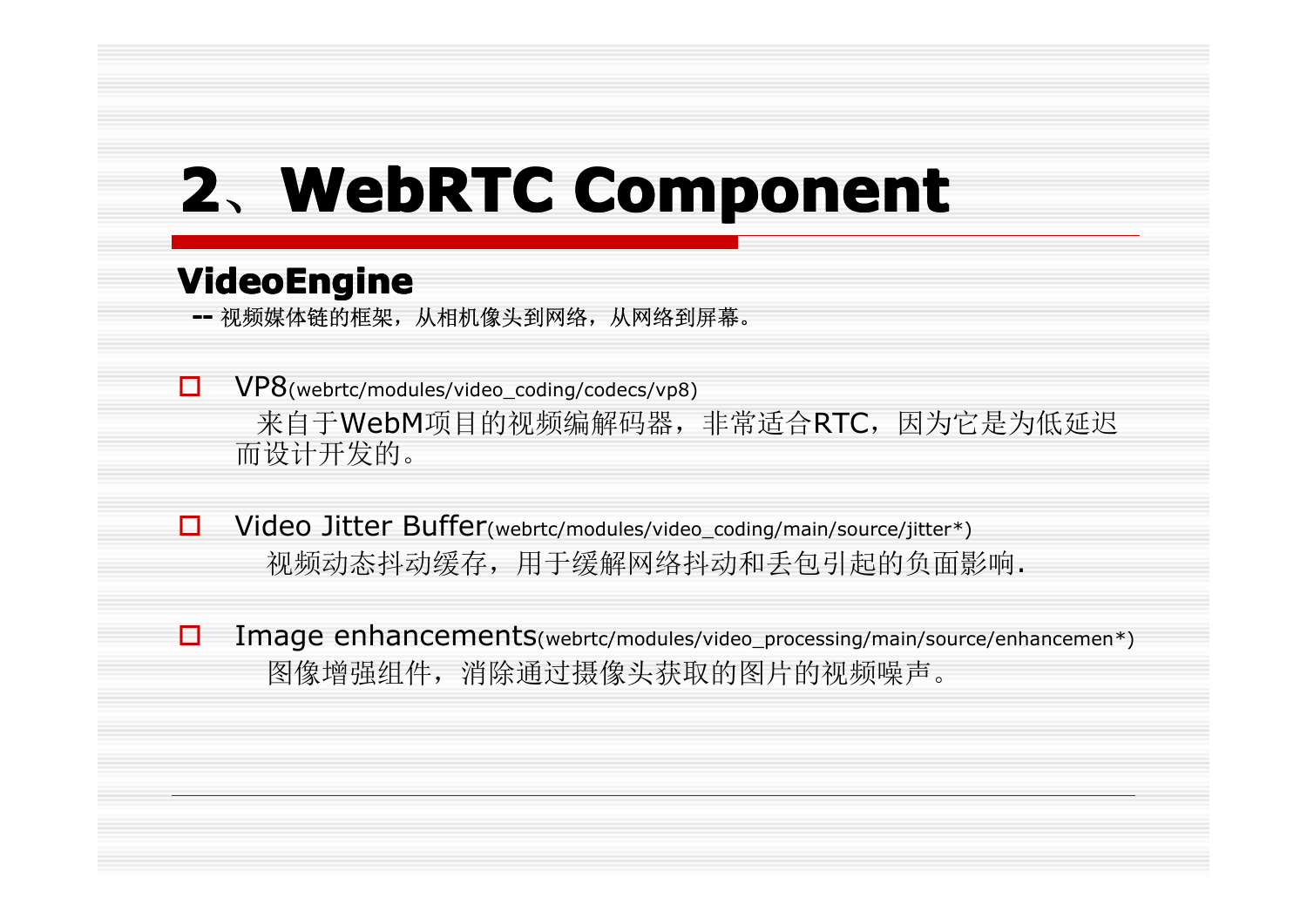## **3**、**Get Started WebRTC Get Started WebRTC Get Started WebRTC Get Started WebRTC**

**□** For Web Developers

#### $\Box$  For App Developers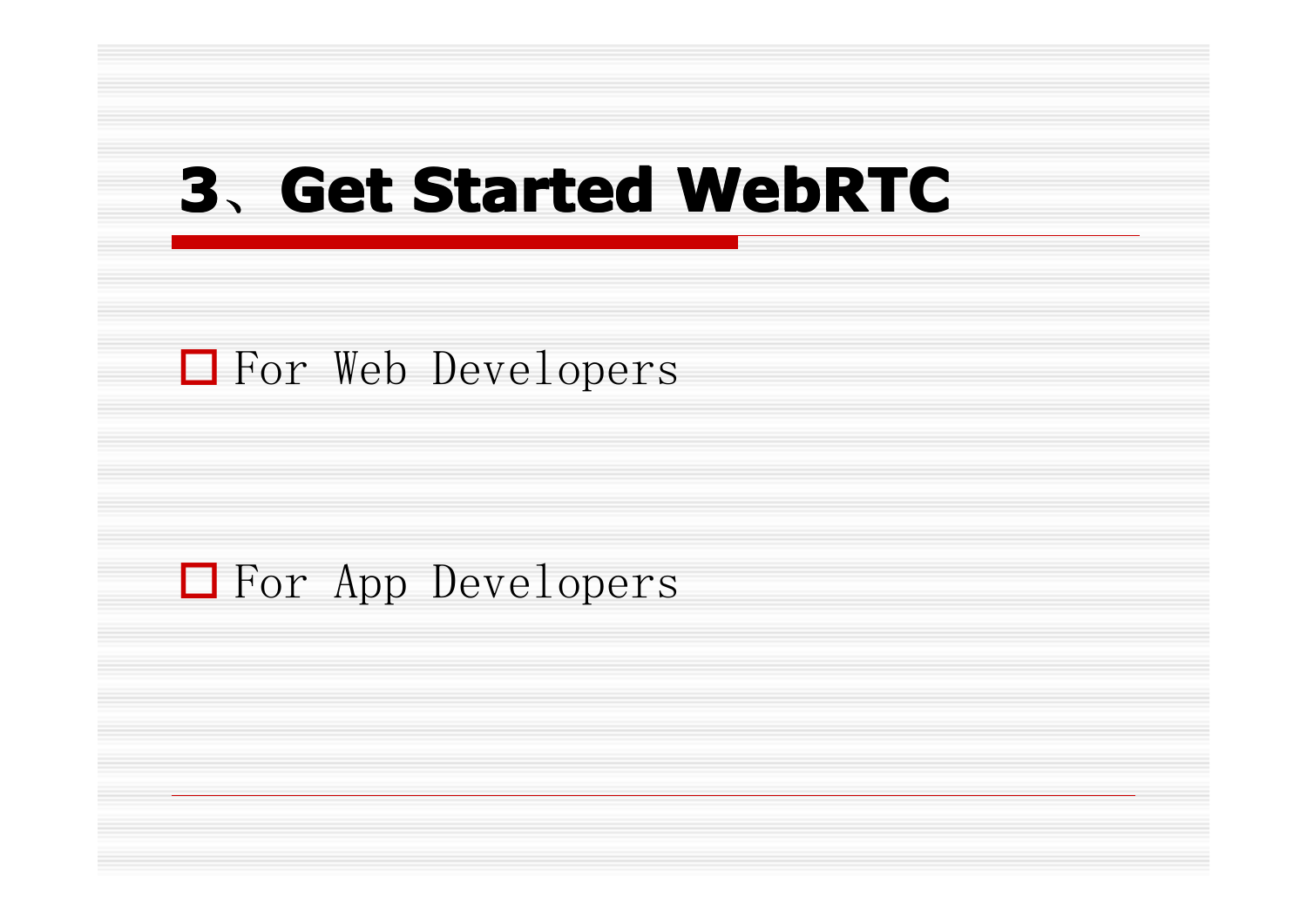### **3.1**、For Web Developers

提供**JS API**来实现音视频采集,传输,显示的**Web**应用

- □ navigator.getUserMedia navigator.getUserMedia('audio,video', Stream);
- □ MediaStream MediaStreamRecorder record(); void stop();
- **D** PeerConnection sendSignalingChannel() receiveSignalingChannel()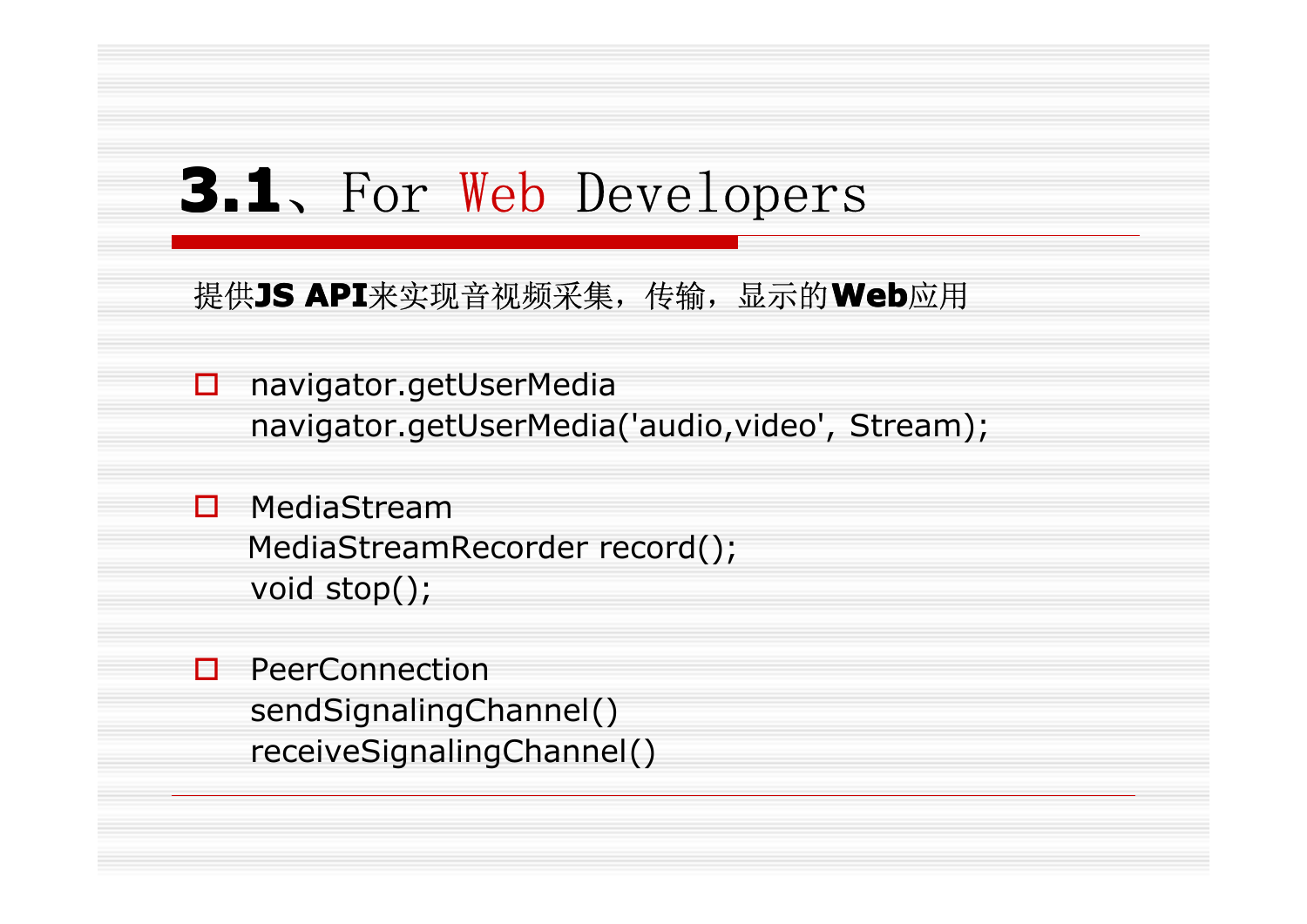### **3.1**、For Web Developers

Example1:

Record a short audio message and upload it to the server.

example1.txt:

http://www.kgdb.info/wp-content/uploads/2011/11/example1.txt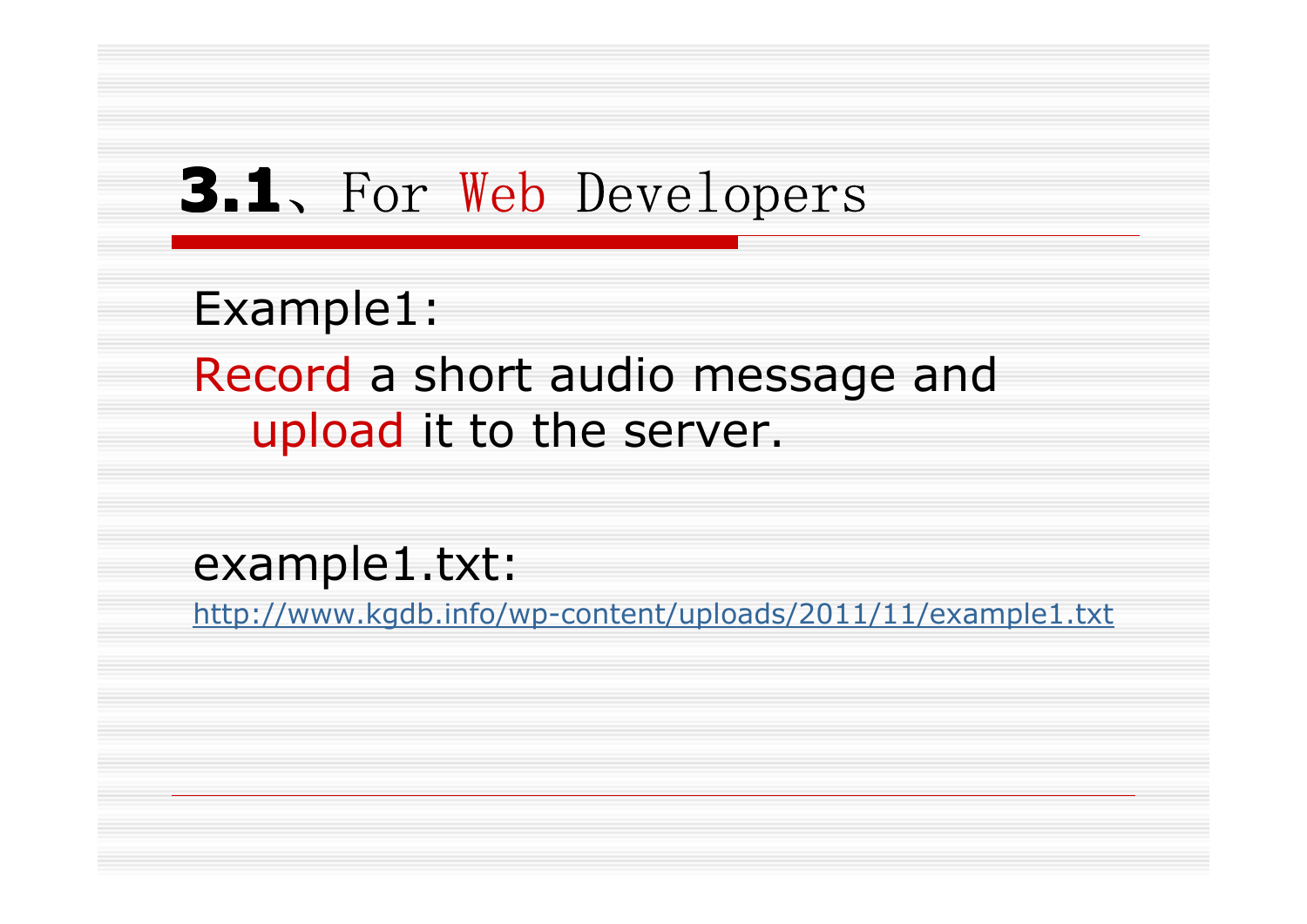### **3.1**、For Web Developers

Example2: PeerConnection Using

#### example2.txt:

http://www.kgdb.info/wp-content/uploads/2011/11/example2.txt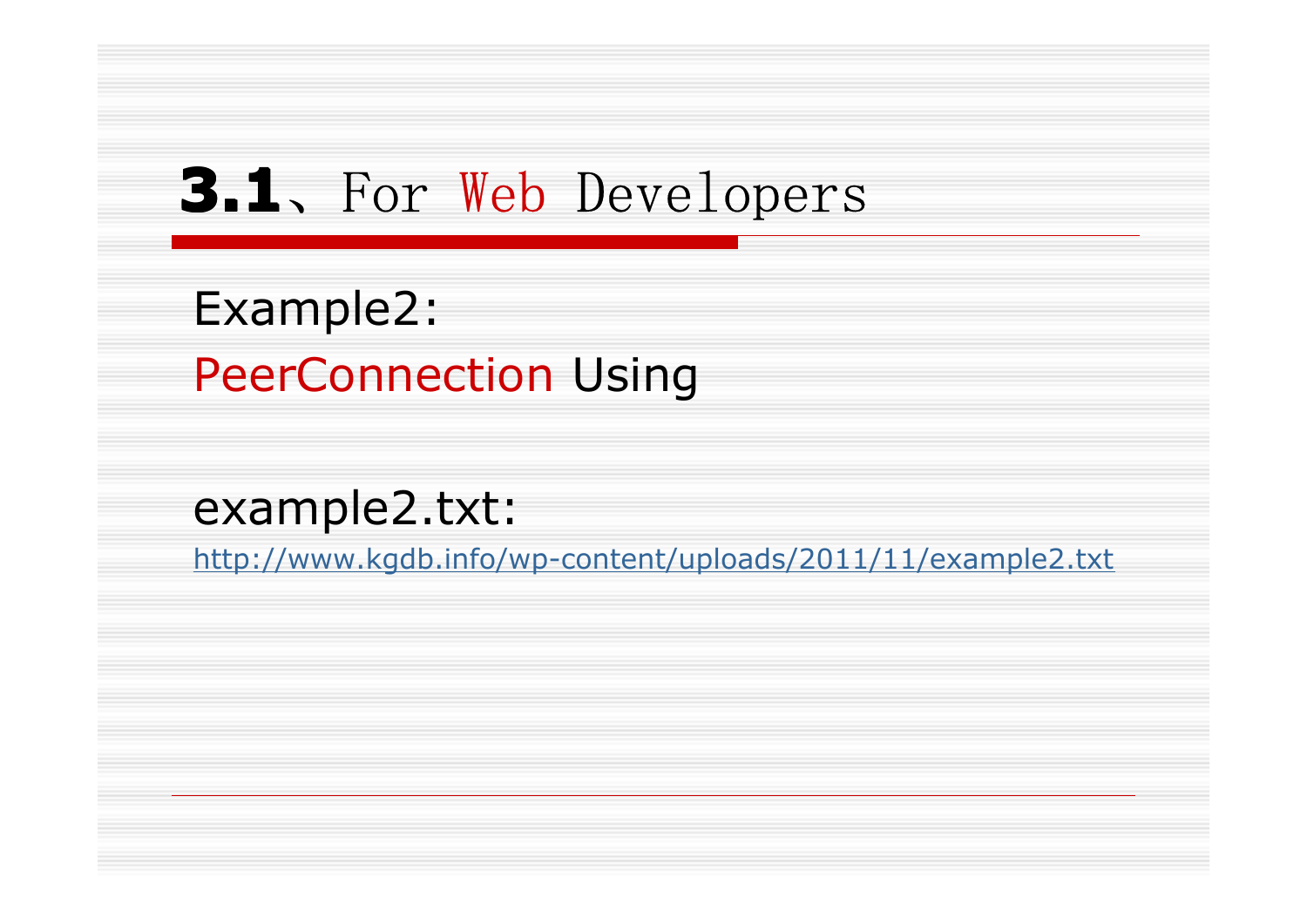### **3.2**、For App Developers

#### Build WebRTC from source:

Create a working directory, enter it, and run:

- \$ gclient config http://webrtc.googlecode.com/svn/trunk
- \$ gclient sync --force

sync will generate native build files for your environment using gyp

Build \$cd trunk \$make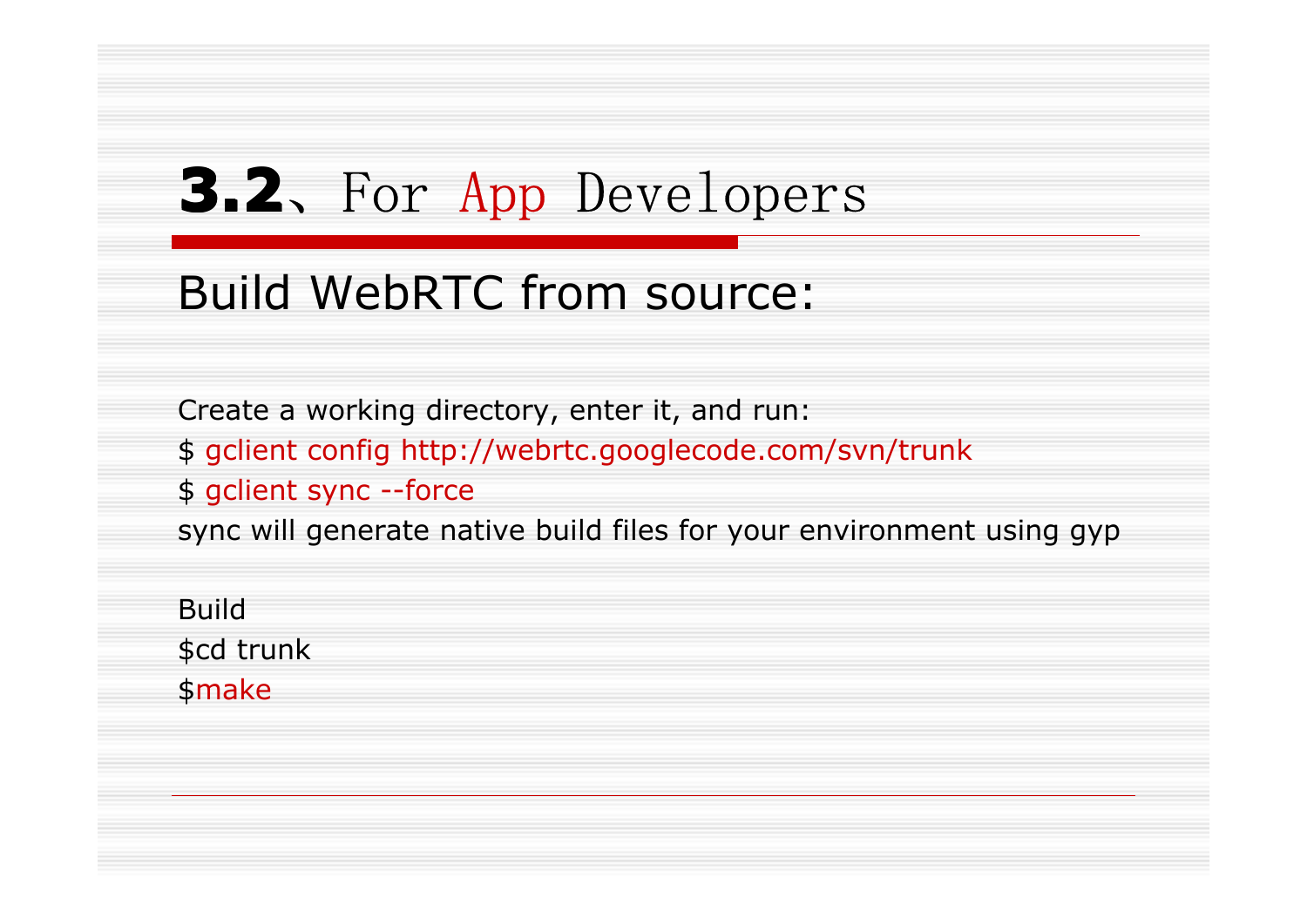### **3.2**、For App Developers

#### **Sample application:**

a simple video chat client and server using the PeerConnection C++ API.

|                                                           | Applications Places System<br>$\bullet$                               | F                                  |                                             | 1 Ⅲ China 4- 图 Mon Oct 3, 10:48 AM 2 ddeng (U) |          |
|-----------------------------------------------------------|-----------------------------------------------------------------------|------------------------------------|---------------------------------------------|------------------------------------------------|----------|
|                                                           | © © ddeng@ddd: /workplace/webrtc/trunk                                |                                    |                                             |                                                |          |
|                                                           | File Edit View Search Terminal Tabs Help                              |                                    |                                             |                                                |          |
| ddeng@ddd:/workplace/webrtc/trunk                         |                                                                       |                                    | <b>※</b> ddeng@ddd: /workplace/webrtc/trunk | % ddeng@ddd:/workplace/webrtc/trunk            | $\infty$ |
| bin<br>Documents eclipse                                  | Music                                                                 | <b>Videos</b><br>Public            |                                             |                                                |          |
|                                                           | Desktop Downloads examples.desktop Pictures Temm                      | <b>OOO</b> PeerConnection client   |                                             |                                                |          |
| ddeng@ddd:~\$ cd /workplace/<br>ddeng@ddd:/workplace\$ ls |                                                                       |                                    |                                             |                                                |          |
|                                                           | android depot tools linux old webrtc                                  | List of currently connected peers: |                                             |                                                |          |
| ddeng@ddd:/workplace\$ cd webrtc/                         |                                                                       | ddeng@ddd                          |                                             |                                                |          |
| .svn/ trunk/<br>ddeng@ddd:/workplace\$ cd webrtc/trunk/   |                                                                       |                                    |                                             |                                                |          |
| ddeng@ddd:/workplace/webrtc/trunk\$ ls                    |                                                                       |                                    |                                             |                                                |          |
| All.target.mk                                             | <b>LICENSE THIRD PARTY</b>                                            |                                    | <b>B @</b> PeerConnection client            |                                                |          |
| Android.mk<br>android-webrtc.mk                           | Makefile<br>out                                                       |                                    | List of currently connected peers:          |                                                |          |
| <b>AUTHORS</b>                                            | <b>OWNERS</b>                                                         |                                    | ddeng@ddd                                   |                                                |          |
| build                                                     | <b>PATENTS</b>                                                        |                                    |                                             |                                                |          |
| codereview.settings<br><b>DEPS</b>                        | peerconnection<br>peerconnection client.target.                       |                                    |                                             |                                                |          |
| libvpx.mk                                                 | peerconnection server.target.                                         |                                    |                                             |                                                |          |
| <b>LICENSE</b>                                            | PRESUBMIT.py                                                          |                                    |                                             |                                                |          |
| license template.txt src                                  | /ddeng@ddd:/workplace/webrtc/trunk\$ ./out/Debug/                     |                                    |                                             |                                                |          |
| common audio unittests genversion                         |                                                                       | pro                                |                                             |                                                |          |
| .deps/                                                    | obj/                                                                  | re <sub>2</sub>                    |                                             |                                                |          |
| genmacro<br>qenmodule                                     | obj.host/<br>obj.target/                                              | vie<br>voe                         |                                             |                                                |          |
| genperf                                                   | peerconnection client                                                 | voe                                |                                             |                                                |          |
| genstring                                                 | peerconnection server                                                 | yası                               |                                             |                                                |          |
| common audio unittests genversion                         | ddeng@ddd:/workplace/webrtc/trunk\$ ./out/Debug/                      | pro                                |                                             |                                                |          |
| .deps/                                                    | obj/                                                                  | re2                                |                                             |                                                |          |
| genmacro                                                  | obj.host/                                                             | vie                                |                                             |                                                |          |
| genmodule<br>genperf                                      | obj.target/<br>peerconnection client                                  | voe<br>voe cmd test                |                                             |                                                |          |
| genstring                                                 | peerconnection server                                                 | yasm                               |                                             |                                                |          |
|                                                           | ddeng@ddd:/workplace/webrtc/trunk\$ ./out/Debug/peerconnection server |                                    |                                             |                                                |          |
| Server listening on port 8888<br>New connection           |                                                                       |                                    |                                             |                                                |          |
| Disconnecting socket                                      |                                                                       |                                    |                                             |                                                |          |
| New connection                                            |                                                                       |                                    |                                             |                                                |          |
| New connection<br>Disconnecting socket                    |                                                                       |                                    |                                             |                                                |          |
| Disconnecting socket                                      |                                                                       |                                    |                                             |                                                |          |
|                                                           |                                                                       |                                    |                                             |                                                |          |
|                                                           |                                                                       |                                    |                                             |                                                |          |
| New connection<br>New connection                          |                                                                       |                                    |                                             |                                                |          |
|                                                           |                                                                       |                                    |                                             |                                                |          |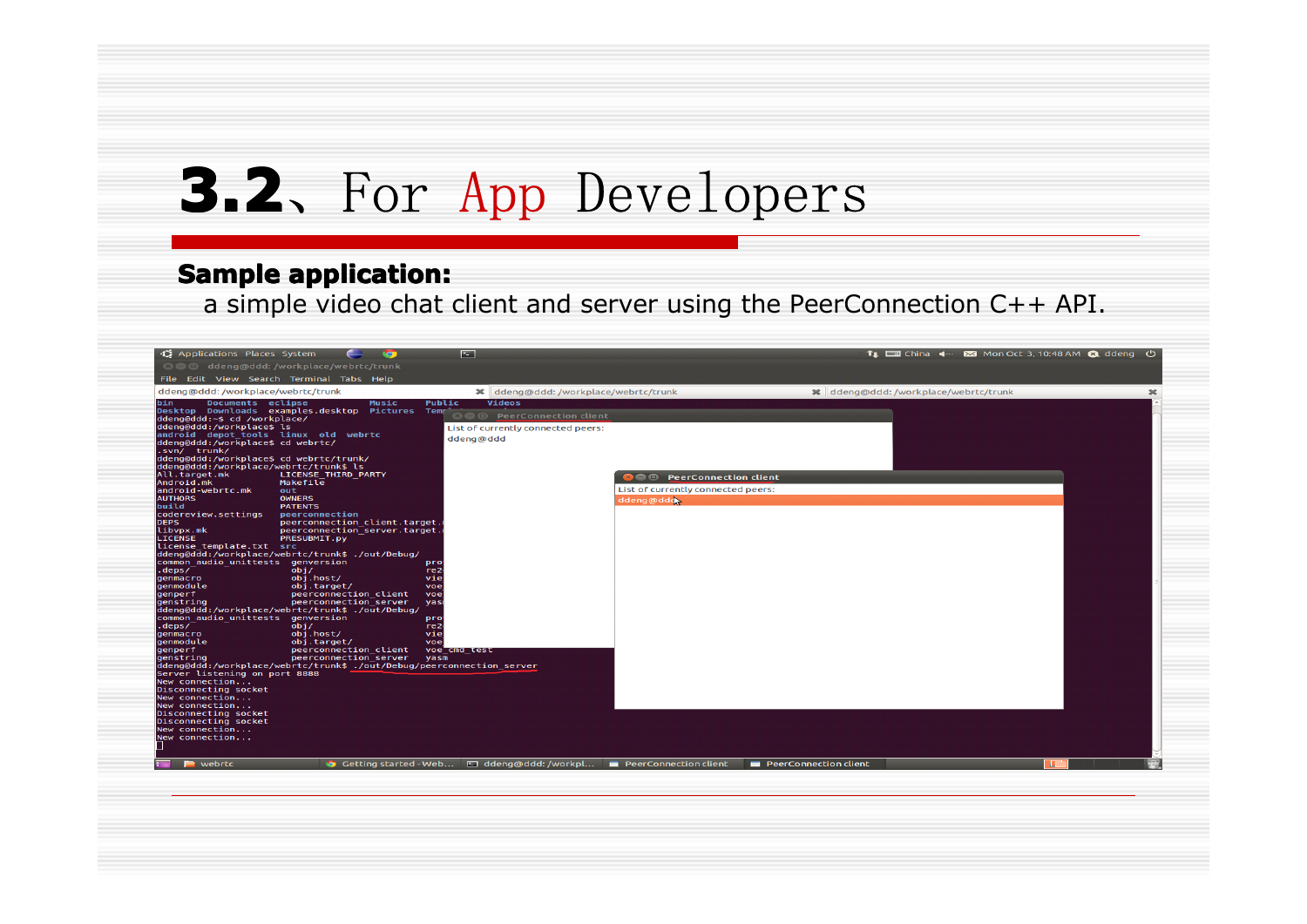### **3.2**、For App Developers

#### **PeerConnection C++ API**

## PeerConnection.htm:

http://www.kgdb.info/wp-content/uploads/2011/11/PeerConnection.htm